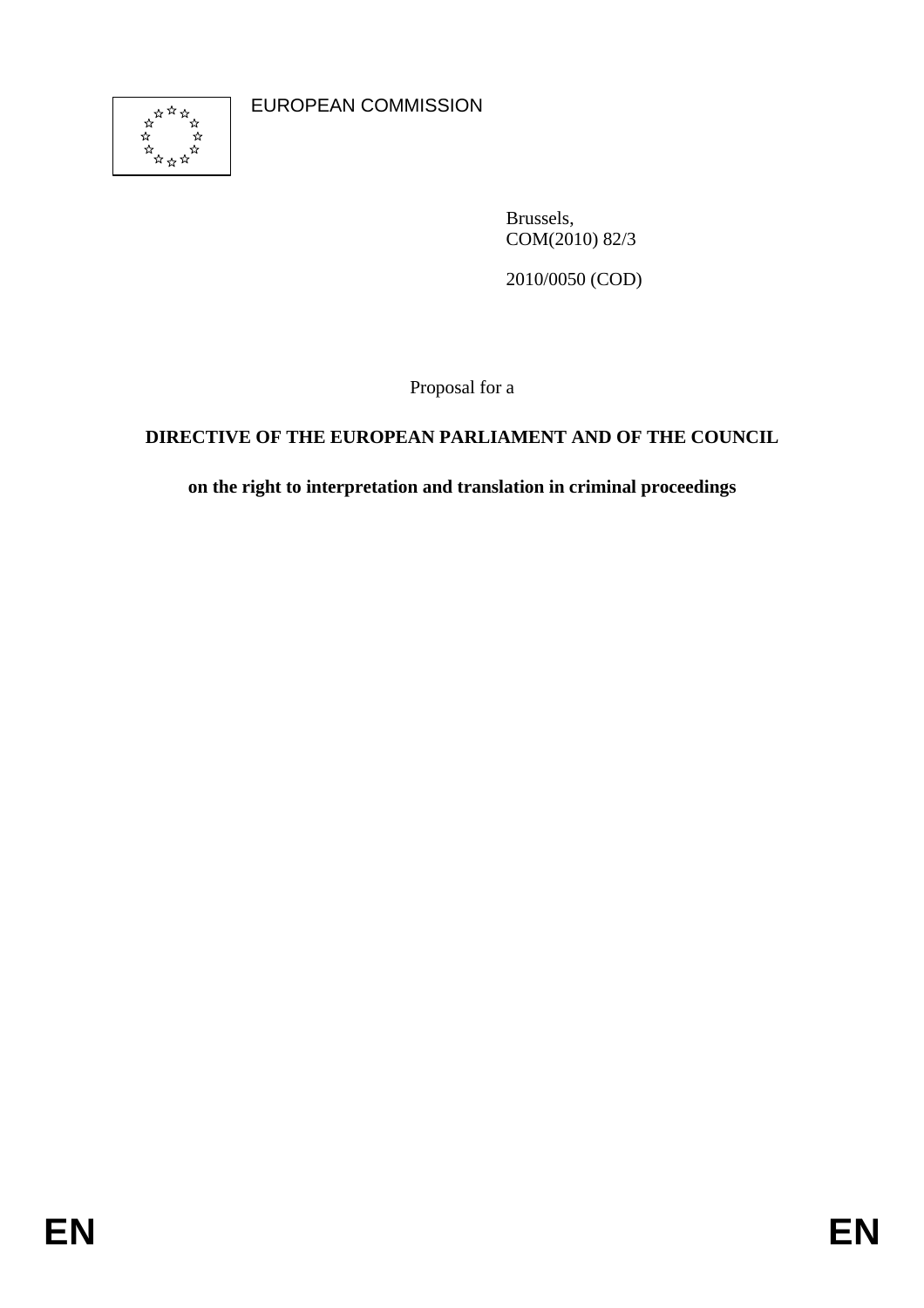## **EXPLANATORY MEMORANDUM**

#### **1. INTRODUCTION**

- 1. This proposal for a Directive of the European Parliament and the Council aims to set common minimum standards as regards the right to interpretation and translation in criminal proceedings throughout the European Union. The proposal is the first step in a series of measures set out in the Procedural Rights Roadmap, adopted in Council on 30 November 2009 instructing the Commission to put forward proposals on a "step by step" basis. This approach is now seen as the best way to proceed; it will gradually help build confidence and contribute to enhancing mutual trust. This proposal should therefore be considered as part of a package of legislation to be presented over the next few years which will provide a minimum set of procedural rights in criminal proceedings in the European Union.
- 2. The proposal seeks to improve the rights of suspects who do not understand and speak the language of the proceedings. Having common minimum standards in relation to these rights should facilitate the application of the principle of mutual recognition, thereby improving the functioning of judicial co-operation between Member States of the EU.
- 3. The proposal is similar to, and replaces, one which was put forward as a draft Framework Decision on 8 July  $2009<sup>1</sup>$ . The text was discussed in Council working groups. Agreement was reached on a general approach at the Justice Council of 23 October 2009, but there was not enough time for adoption before 1 December 2009, date of entry into force of the Lisbon Treaty so that earlier proposal became obsolete.
- 4. As regards the legal basis, the proposal is based on Article 82(2) of the Treaty on the Functioning of the European Union (TFEU). That Article provides that, *"[t]o the extent necessary to facilitate mutual recognition of judgments and judicial decisions and police and judicial cooperation in criminal matters having a cross-border dimension, the European Parliament and the Council may, by means of directives adopted in accordance with the ordinary legislative procedure, establish minimum rules. Such rules shall take into account the differences between the legal traditions and systems of the Member States.*

*They shall concern:* 

*(a) mutual admissibility of evidence between Member States;* 

## *(b) the rights of individuals in criminal procedure;*

*(c) the rights of victims of crime;* 

*(d)[…]"*.

For mutual recognition to function well it is necessary to have mutual trust. A certain degree of compatibility is necessary to improve mutual trust and hence, co-operation.

COM(2009) 338, 8.7.2009.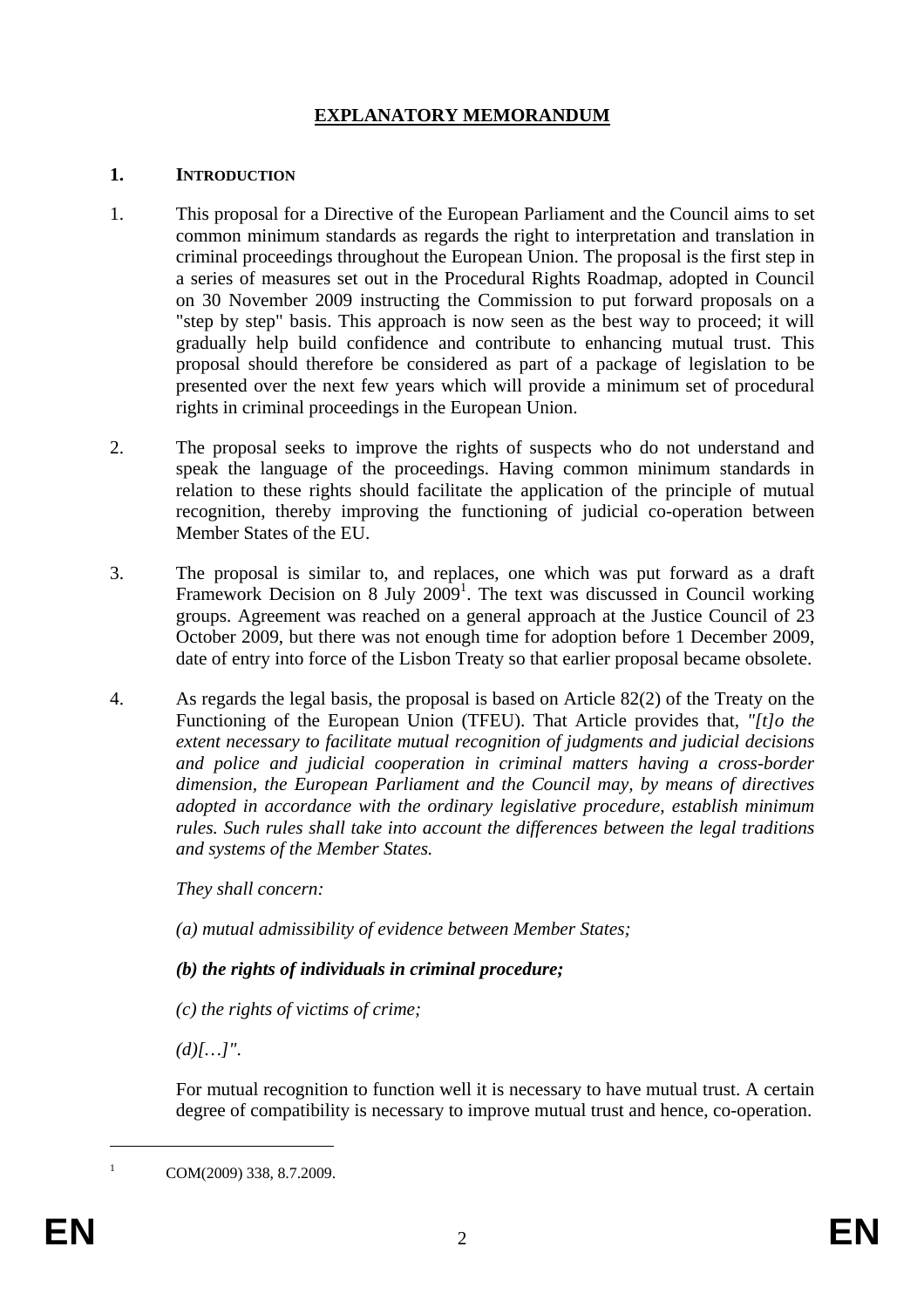- 5. The right to interpretation and translation, which stems from the European Convention on Human Rights (ECHR) and can also be derived from the EU Charter of Fundamental Rights<sup>2</sup>, is fundamental for a person facing a criminal charge who does not understand the language of the proceedings so that he knows the charges against him and understands the procedure. In accordance with the ECHR, interpretation and translation must be provided free of charge.
- 6. Impact Assessment SEC(2009)915 and its Summary SEC(2009)916 In order to inform the July 2009 proposal, the Commission carried out an Impact Assessment which is valid *mutatis mutandis* for the present proposal for a Directive. The report on the Impact Assessment is available at http://ec.europa.eu/governance/impact/ia\_carried\_out/docs/ia\_2009/sec\_2009\_0917 [en.pdf](http://ec.europa.eu/governance/impact/ia_carried_out/docs/ia_2009/sec_2009_0917_en.pdf)

#### **2. BACKGROUND**

- 7. Article 6(3) of the Treaty on European Union (TEU) provides that fundamental rights, as guaranteed by the ECHR and as they result from the constitutional traditions common to the Member States, shall constitute general principles of the Union's law. Article 6(1) TEU provides that the Union recognises the rights, freedoms and principles set out in the Charter of Fundamental Rights of the European Union of 7 December 2000, as adapted at Strasbourg, on 12 December 2007, which shall have the same legal value as the TFEU and TEU. Article 47 of the Charter of Fundamental Rights guarantees the right to a fair trial, including the right to legal advice and representation, while Article 48 provides that the rights of the defence should be respected.
- 8. The Presidency Conclusions of the Tampere European Council<sup>3</sup> stated that mutual recognition should become the cornerstone of judicial cooperation, but makes the point that mutual recognition "...and the necessary approximation of legislation would facilitate [...] the judicial protection of individual rights"<sup>4</sup>.
- 9. The Commission Communication to the Council and the European Parliament of 26 July 2000 on Mutual Recognition of Final Decisions in Criminal Matters<sup>5</sup> stated that "it must therefore be ensured that the treatment of suspects and the rights of the defence would not only not suffer from the implementation of the principle [of mutual recognition] but that the safeguards would even be improved through the process".
- 10. This was endorsed in the Programme of Measures to Implement the Principle of Mutual Recognition of Decisions in Criminal Matters<sup>6</sup> ("Programme of Measures"),

<sup>2</sup> Explanations relating to the Charter of Fundamental rights (OJ C 303, 14.12.2007), annexed to the Charter, in the Explanation on Article 48 stipulate: "Article 48 is the same as Article 6 (2) and (3) of the ECHR [*6(2) and 6(3) ECHR quoted*]. In accordance with Article 52(3), this right has the same meaning and scope as the right guaranteed by the ECHR." Article 52(3) of the Charter also states: "This provision shall not prevent Union law providing more extensive protection".

 <sup>15</sup> and 16 October 1999.

<sup>4</sup> Conclusion 33.

<sup>5</sup> COM(2000) 495, 29.7.2000.

<sup>6</sup> OJ C 12, 15.1.2001, p. 10.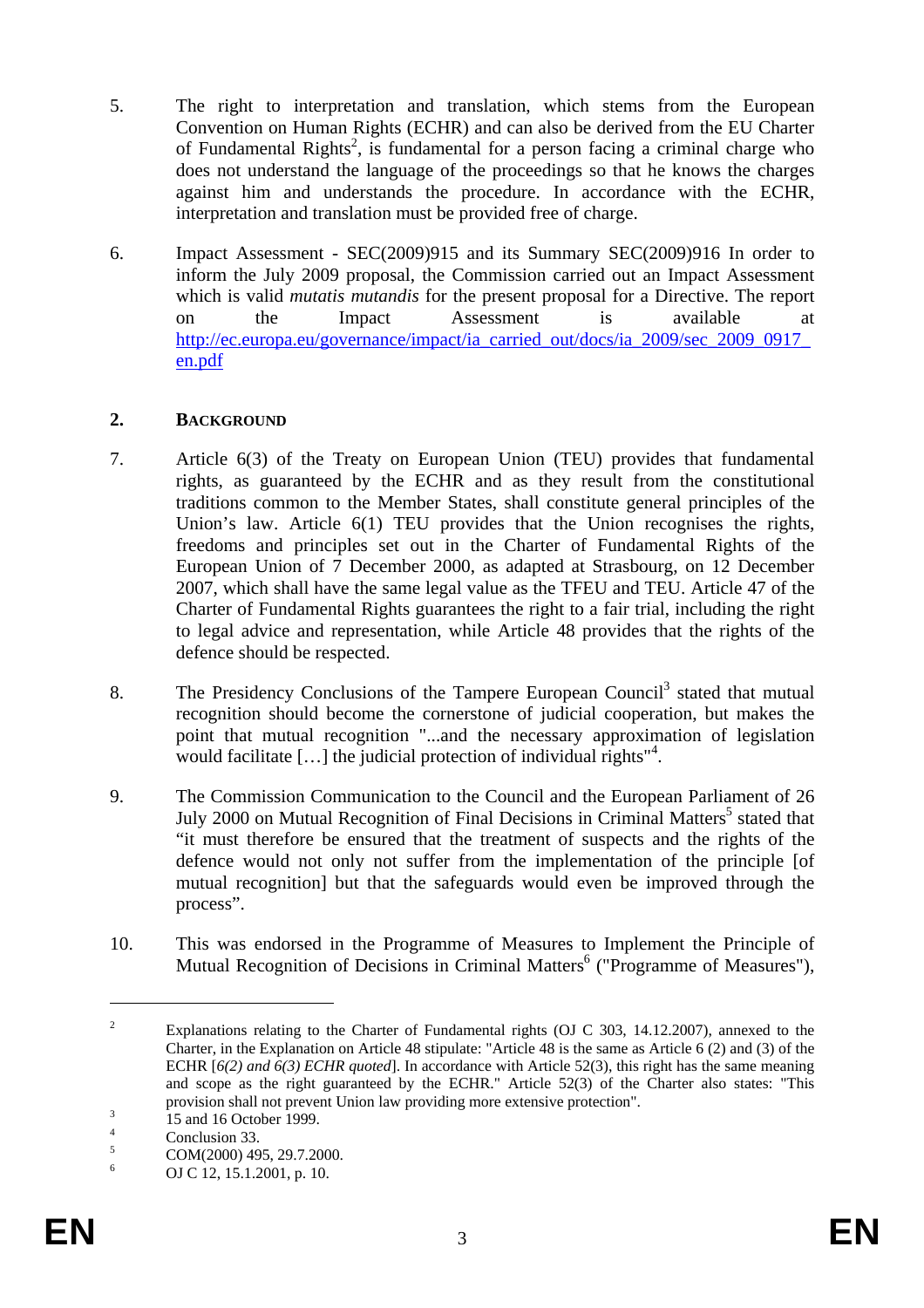adopted by the Council and the Commission. It pointed out that "mutual recognition is very much dependent on a number of parameters which determine its effectiveness".

- 11. These parameters include mechanisms for safeguarding the rights of suspects (parameter 3) and the definition of common minimum standards necessary to facilitate application of the principle of mutual recognition (parameter 4). This proposal for a Directive represents an embodiment of the stated aim of enhancing the protection of individual rights.
- 12. The Commission put forward in 2004 a comprehensive proposal<sup>7</sup> for a legislation covering some important rights of defendants in criminal proceedings. This proposal could not be adopted by Council.
- 13. On 30 November 2009, the Justice Council adopted a Roadmap for strengthening procedural rights of suspected or accused persons in criminal proceedings $\delta$  calling for the adoption of five measures covering some important procedural rights, based on a "step-by-step" approach and inviting the Commission to present the necessary proposals to this end. The first measure envisaged in the Roadmap concerns the right to interpretation and translation.
- 14. The Stockholm Programme, adopted by the European Council of 10-11 December 20099 , reaffirmed the importance of the rights of the individual in criminal proceedings as a fundamental value of the Union and an essential component of mutual trust between Member States and of public confidence in the EU. The Stockholm Programme refers to the Roadmap as being integral part of the multiannual programme and calls on the Commission to come forward with appropriate proposals for its swift implementation.

#### **3. THE RIGHT TO TRANSLATION AND INTERPRETATION AS ESTABLISHED UNDER THE ECHR AND UNDER THE EU CHARTER OF FUNDAMENTAL RIGHTS**

15. Article 5 ECHR – Right to liberty and security – stipulates that:

*"(1) Everyone has the right to liberty and security of person. No one shall be deprived of his liberty save in the following cases and in accordance with a procedure prescribed by law: (…)* 

*(f) the lawful arrest or detention of a person …with a view to …extradition.* 

*(2)Everyone who is arrested shall be informed promptly, in a language which he understands, of the reasons for his arrest and of any charge against him."* 

*(…)* 

<sup>7</sup> COM(2004) 328, 28.4.2004.

<sup>8</sup> OJ C 295, 4.12.2009, p. 1.

<sup>9</sup> European Council Conclusions, 10-11 December 2009.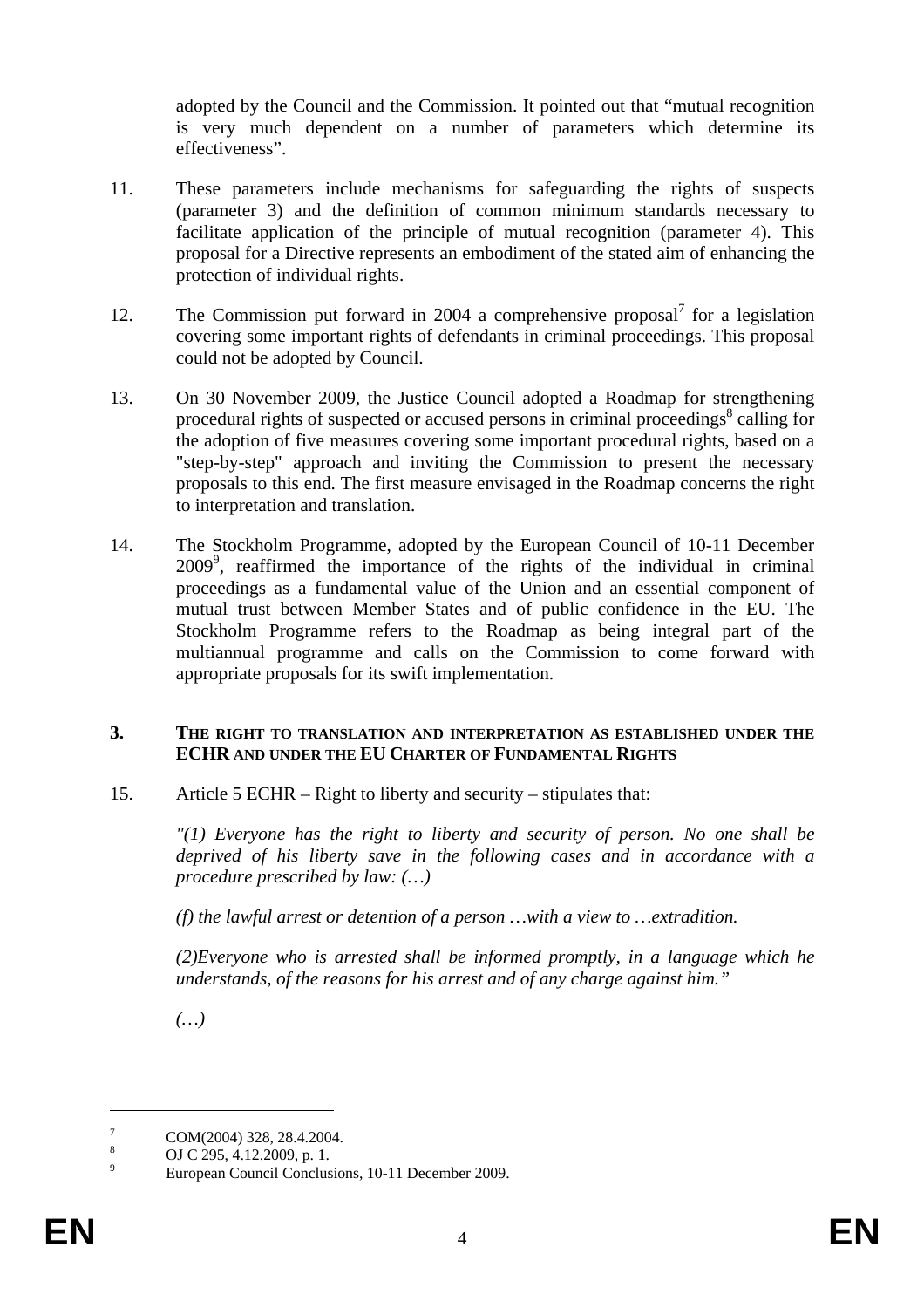*(4) Everyone who is deprived of his liberty by arrest or detention shall be entitled to take proceedings by which the lawfulness of his detention shall be decided speedily by a court and his release ordered if the detention is not lawful."* 

And Article  $6 - Right$  to a fair trial – stipulates that:

*"(3) Everyone charged with a criminal offence has the following minimum rights:* 

*(a) to be informed promptly, in a language which he understands and in detail, of the nature and cause of the accusation against him;* 

*(…)* 

*(e) to have the free assistance of an interpreter if he cannot understand or speak the language used in court."* 

The Charter of Fundamental Rights of the European Union enshrines these rights in its Articles 6 and 47 to 50. In particular, Article 47 guarantees the right to a fair trial, including the right to legal advice and representation; Article 48 guarantees respect for the presumption of innocence and the rights of the defence<sup>10</sup>.

16. The European Court of Human Rights (ECtHR) has held in relation to Article 6 ECHR that the accused has the right to interpretation free of charge, even in the event of his conviction, that he has a right to receive the documents setting out the charge in a language that he understands, that the interpretation must be sufficient to allow the person charged to understand the proceedings and that the interpreter must be competent. That the accused has the right to interpretation free of charge, even in the event of his conviction was established in *Luedicke, Belkacem and Koç v. Germany*<sup>11</sup>. In *Kamasinski v. Austria*<sup>12</sup>, it was established that the interpretation provided should be of a high enough standard to enable the defendant to have knowledge of the case against him and to defend himself. The right applies to documentary material and the pre-trial proceedings. The ECtHR held that the standard of interpretation must be "adequate" and that details of the charge must be given to the person in a language that he understands (*Brozicek v. Italy*<sup>13</sup>). It is for the judicial authorities to prove that the defendant speaks the language of the court adequately and not for the defendant to prove he does not<sup>14</sup>. The interpreter must be

<u>.</u>

 $\frac{10}{11}$  See footnote 2.

<sup>11</sup> *28 November 1978, Series A N° 29.* "46.The Court thus finds that the ordinary meaning of the term […] "free" in Article 6 para. 3(e) […] is confirmed by the object and purpose of Article 6. The Court concludes that the right protected by Article 6 para. 3(e) entails, for anyone who cannot speak or understand the language used in court, the right to receive the free assistance of an interpreter, without subsequently having claimed back from him payment of the costs thereby incurred".<br>
19 December 1989, A Series N° 168.<br>
19 December 1989, (10964/84) [1989] ECHR 23.

<sup>&</sup>lt;sup>14</sup>  $\frac{41[\ldots]}{41[\ldots]}$  the Italian judicial authorities should have taken steps to comply with it so as to ensure observance of the requirements of Article 6  $\S$  3 (a) (art. 6-3-a), unless they were in a position to establish that the applicant in fact had sufficient knowledge of Italian to understand from the notification the purport of the letter notifying him of the charges brought against him. No such evidence appears from the documents in the file or the statements of the witnesses heard on 23 April 1989. On this point there has therefore been a violation of Article 6 § 3 (a) (art. 6-3-a)".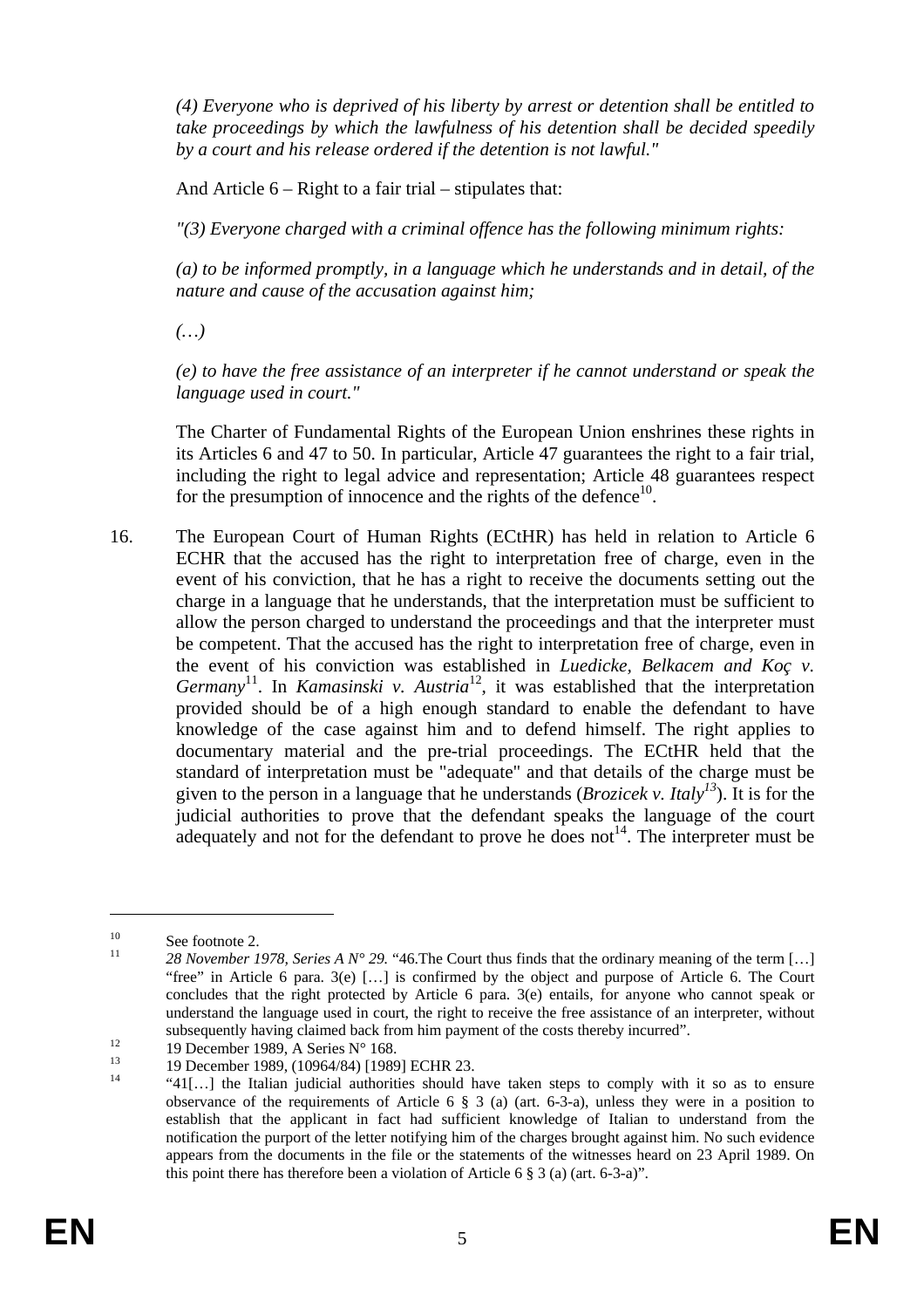competent and the judge must safeguard the fairness of the proceedings (*Cuscani v.*   $UK^{15}$ ).

- 17. The proposal for a draft Directive sets out minimum requirements and builds on the ECHR and the case-law of the ECtHR. The Commission's Reflection Forum on Multilingualism and Interpreter Training<sup>16</sup> produced a report with recommendations on the quality of interpretation and translation. This Report was the fruit of meetings of the Reflection Forum convened by the Directorate-General for Interpretation during 2008 to identify whether there was a need for action and if so, what action could be taken. The Forum concluded that there was a need and set out Recommendations as to how to improve the provision of competent and qualified interpreters in criminal proceedings. The Recommendations included having a Curriculum in Legal Interpreting and a system of accreditation, certification and registration for legal interpreters.
- 18. The Directorate-General for Translation of the European Commission (DGT) has launched the European Master's degree in Translation (EMT) initiative. In cooperation with an expert group consisting of eminent academics, a reference framework, made up of six competencies, for translator's university education has been created. In September 2009, the DGT set up a network of high-level translation programmes at Masters' level throughout the EU to pursue excellence in translator education, including the specialised field of legal translation, and enhance the translator profession in all member states.
- 19. Where necessary, appropriate use may be made of funding possibilities available at the level of the European Union to support member States' efforts to comply with the requirements of this legislation, in particular as regards State-funded translation and interpretation facilities.

## **4. SPECIFIC PROVISIONS**

## **Article 1 - Scope of application**

- 19. The scope covers criminal proceedings and proceedings for the execution of a European Arrest Warrant. It covers any person from the time that they are suspected of having committed a criminal offence until the conclusion of the proceedings (including any appeal). It is an important point that European Arrest Warrant cases are covered since the Framework Decision on the European Arrest Warrant only addresses these rights in general terms. In this respect, the proposal is a further development of Article 5 ECHR.
- 20. Since the case-law of the ECtHR has clarified that persons being questioned in relation to offences, whether or not formally charged, should be covered by Article 6 ECHR, persons arrested or detained in connection with a criminal charge also come within the ambit of this provision. These rights start to apply from the time when the person is informed that he is suspected of having committed an offence.

 $\overline{a}$ 

<sup>&</sup>lt;sup>15</sup> 24 September 2002 - No. 3277/96.

http://ec.europa.eu/commission\_barroso/orban/docs/FinalL\_Reflection\_Forum\_Report\_en.pdf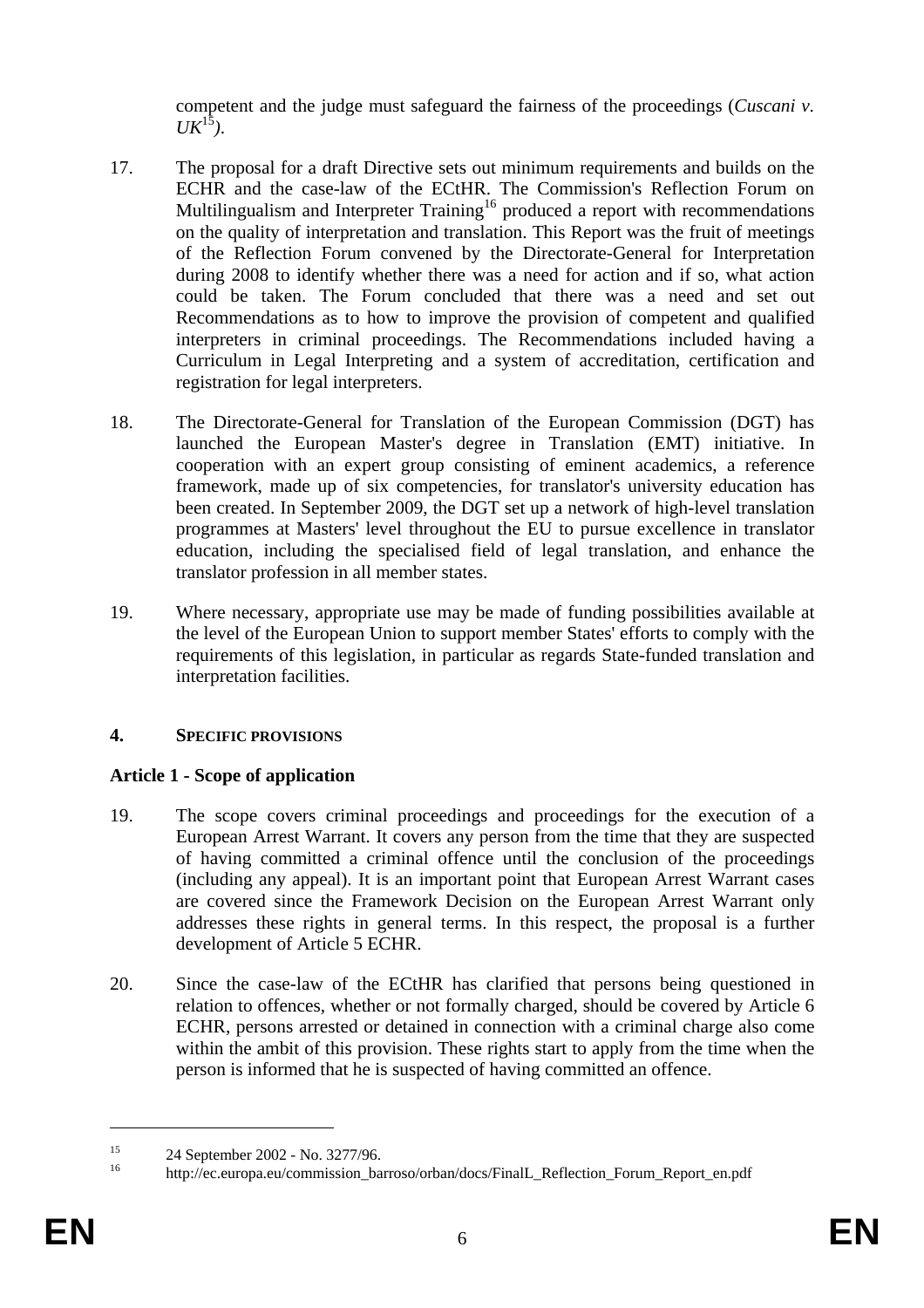#### **Article 2 - Right to interpretation**

- 21. This Article lays down the basic principle that interpretation should be provided during the investigative and judicial phases of the proceedings, i.e. during police questioning, at trial and at any interim hearings or appeals. This includes interpretation of communication between the suspected or accused person and his lawyer. There should be a system in place to ascertain whether the person needs an interpreter and for the person to challenge a decision that an interpreter is not needed or to challenge the quality of the interpretation.
- 22. European Arrest Warrant proceedings are explicitly covered.

#### **Article 3 - Right to translation of essential documents**

- 23. The suspect has the right to written translation of essential documents in order to safeguard the fairness of the proceedings. In *Kamasinski v. Austria*<sup>17</sup>, the ECtHR stated that the right to interpretation applied to "documentary material" and that the accused should have sufficient knowledge of the case against him to enable him to defend himself $18$ . The essential documents for the criminal proceedings should therefore include the charge sheet or indictment and any relevant documentary material such as key witness statements needed in order to understand "in detail, the nature and cause of the accusation against him" in accordance with Article 6(3)(a) of the ECHR. Translation should also be provided of any detention order or order depriving the person of his liberty and the judgment, which is necessary for the person to exercise his right of appeal (ECHR Protocol 7, Article 2). If the documents are very lengthy, translations can be limited to the relevant passages.
- 24. In respect of proceedings for the execution of a European Arrest Warrant, the European Arrest Warrant should be translated.
- 25. A person may also waive their right to translation on the condition that they have received legal advice beforehand.

#### **Article 4 - Costs of interpretation and translation**

26. This Article provides that the costs of interpretation and translation are to be met by the Member State. That the accused has the right to interpretation free of charge,

<sup>&</sup>lt;sup>17</sup> 19 December 1989, A Series N° 168.

<sup>&</sup>quot;74. The right [...] to the free assistance of an interpreter applies not only to oral statements made at the trial hearing but also to documentary material and the pre-trial proceedings. Paragraph 3 (e) (art. 6-3-e) signifies that a person "charged with a criminal offence" who cannot understand or speak the language used in court has the right to the free assistance of an interpreter for the translation or interpretation of all those documents or statements in the proceedings instituted against him which it is necessary for him to understand or to have rendered into the court's language in order to have the benefit of a fair trial. [...]However, paragraph 3 (e) (art. 6-3-e) does not go so far as to require a written translation of all items of written evidence or official documents in the procedure. The interpretation assistance provided should be such as to enable the defendant to have knowledge of the case against him and to defend himself, notably by being able to put before the court his version of the events. In view of the need for the right guaranteed by paragraph 3 (e) (art. 6-3-e) to be practical and effective, the obligation of the competent authorities is not limited to the appointment of an interpreter but, if they are put on notice in the particular circumstances, may also extend to a degree of subsequent control over the adequacy of the interpretation provided (see the Artico judgment)."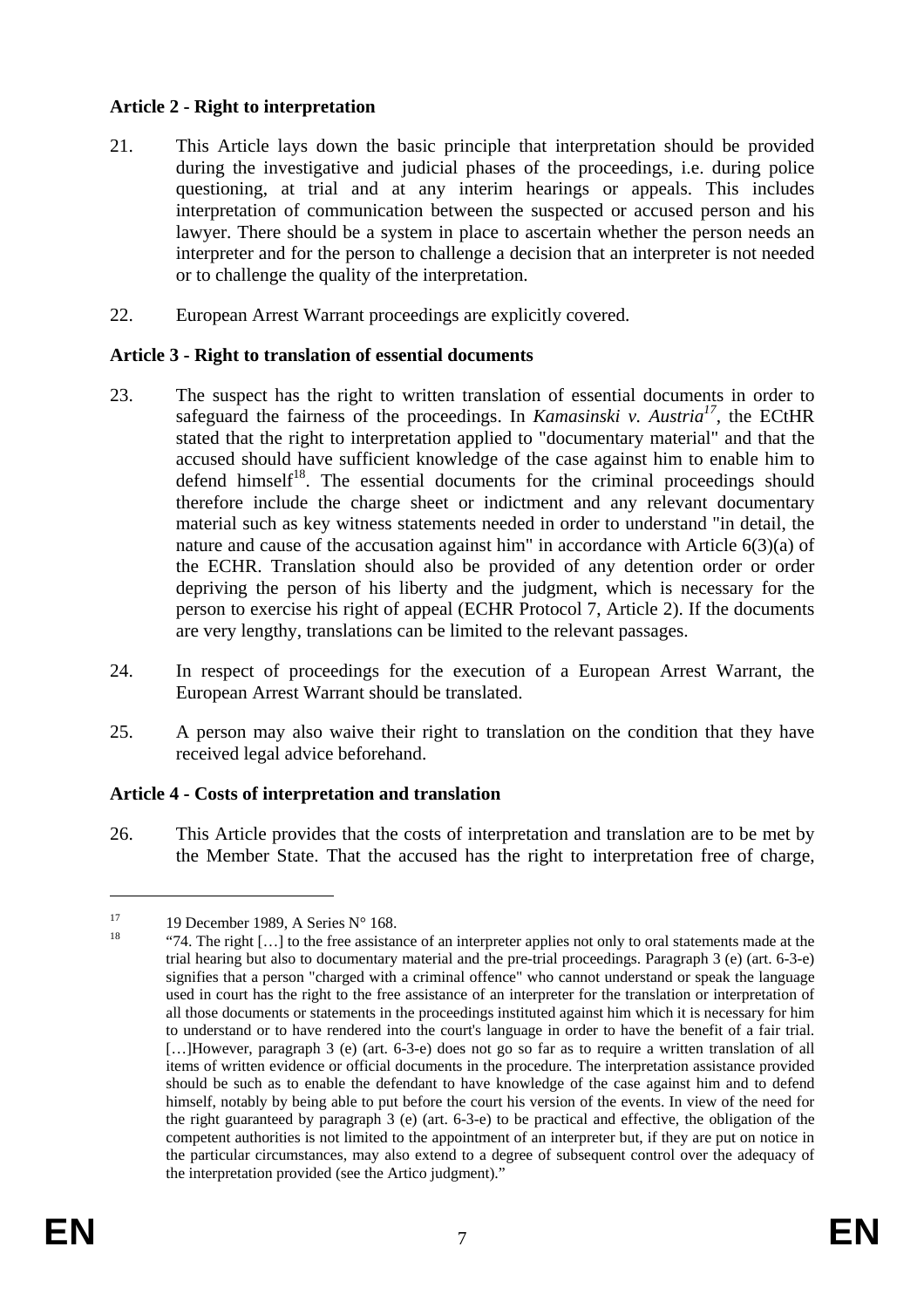even in the event of his conviction was established in *Luedicke, Belkacem and Koç v. Germany*19.

## **Article 5 - Quality of the interpretation and translation**

27. This Article sets out the basic requirement to safeguard the quality of interpretation and translation. Recommendations in this respect can be found in the Report of the Reflection Forum on Multilingualism and Interpreter Training<sup>20</sup>.

#### **Article 6 - Non-regression clause**

28. The purpose of this Article is to ensure that setting common minimum standards in accordance with this Directive does not have the effect of lowering standards in certain Member States and that the standards set in the European Convention on Human Rights, in the Charter of Fundamental Rights and in other relevant provisions of international law are maintained. Member States remain entirely at liberty to set standards higher than those agreed in this Directive.

## **Article 7 – Implementation**

29. This Article requires that Member States must implement the Directive by xx/xx/ 20xx and, by the same date, send the text of the provisions transposing it into national law to the Council and the Commission.

## **Article 8 – Report**

30. 12 months after implementation, the Commission must submit a report to the European Parliament and to the Council, assessing the extent to which the Member States have taken the necessary measures in order to comply with this Directive, accompanied, if necessary, by legislative proposals.

#### **Article 9 - Entry into force**

31. This Article provides that the Directive will enter into force on the twentieth day following that of its publication in the *Official Journal of the European Union*.

#### **5. SUBSIDIARITY PRINCIPLE**

32. The objective of the proposal cannot be sufficiently achieved by Member States alone, since the aim of the proposal is to promote trust between them and it is therefore important to agree on a common minimum standard that applies throughout the whole of the European Union. The proposal will approximate Member States' substantive procedural rules in respect of interpretation and translation in criminal

<sup>&</sup>lt;sup>19</sup> "46. The Court thus finds that the ordinary meaning of the term [...] "free" in Article 6 para. 3(e) [...] is confirmed by the object and purpose of Article 6. The Court concludes that the right protected by Article 6 para. 3(e) entails, for anyone who cannot speak or understand the language used in court, the right to receive the free assistance of an interpreter, without subsequently having claimed back from him payment of the costs thereby incurred."<br>See footnote 14 above.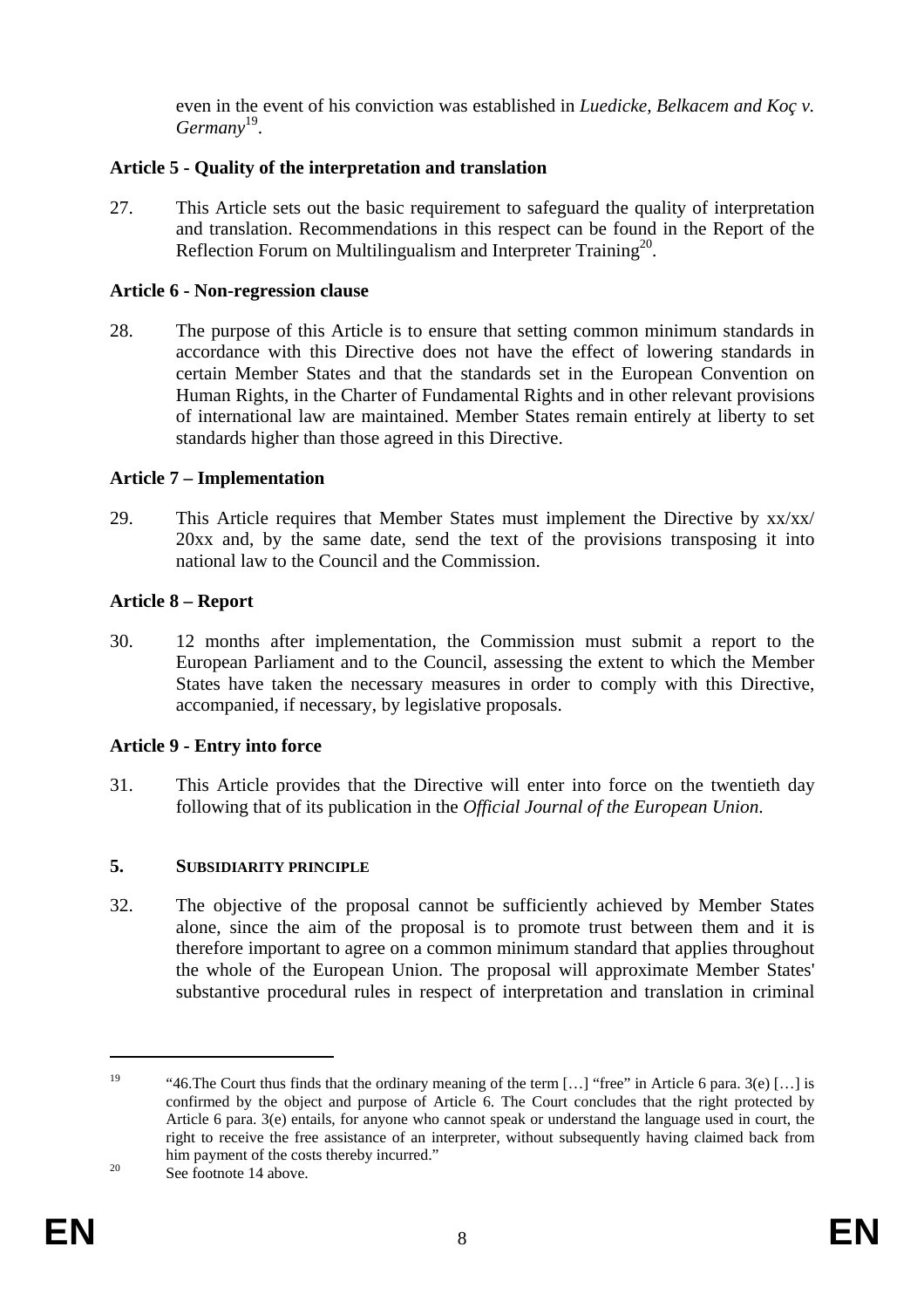proceedings in order to build mutual trust. The proposal therefore complies with the subsidiarity principle.

## **6. PROPORTIONALITY PRINCIPLE**

33. The proposal complies with the proportionality principle in that it does not go beyond the minimum required in order to achieve the stated objective at European level and what is necessary for that purpose.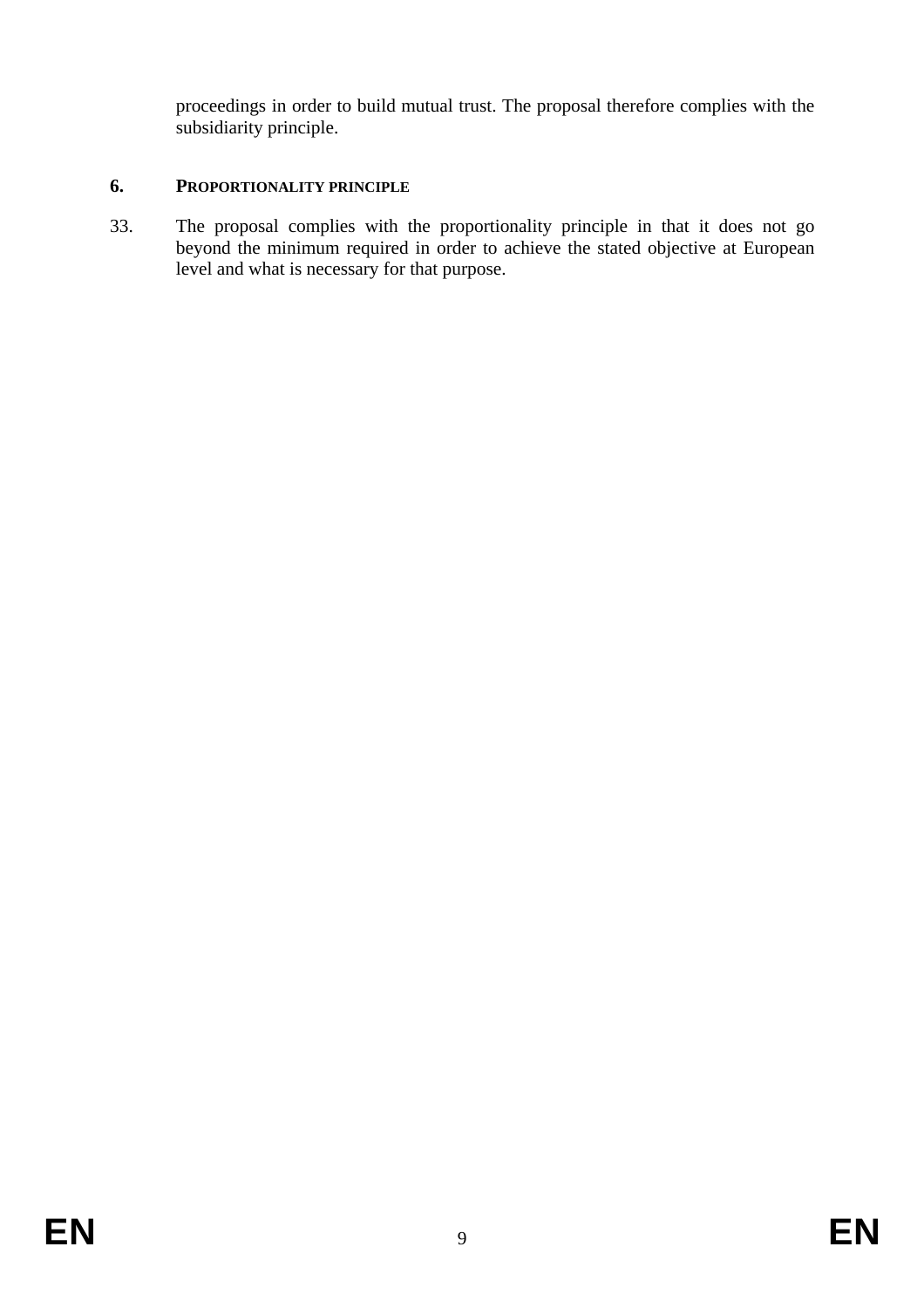#### 2010/0050 (COD)

#### Proposal for a

## **DIRECTIVE OF THE EUROPEAN PARLIAMENT AND OF THE COUNCIL**

#### **on the right to interpretation and translation in criminal proceedings**

#### THE EUROPEAN PARLIAMENT AND THE COUNCIL OF THE EUROPEAN UNION,

Having regard to the Treaty on the Functioning of the European Union, and in particular Article 82(2) thereof,

Having regard to the proposal from the European Commission<sup>21</sup>,

After transmission of the draft legislative act to the national Parliaments,

Having regard to the opinion of the European Economic and Social Committee<sup>22</sup>,

Having regard to the opinion of the Committee of the Regions<sup>23</sup>,

Acting in accordance with the ordinary legislative procedure,

Whereas:

- (1) Article 47 of the EU Charter of Fundamental Rights enshrines the right to a fair trial, including the right to legal advice and representation. Article 48 of the Charter guarantees respect for the presumption of innocence and the rights of the defence.
- (2) The European Union has set itself the objective of maintaining and developing an area of freedom, security and justice. According to the conclusions of the European Council in Tampere of 15 and 16 October 1999, and in particular point 33 thereof, the principle of mutual recognition should become the cornerstone of judicial cooperation in both civil and criminal matters within the European Union.
- (3) On 29 November 2000 the Council, in accordance with the Tampere Conclusions, adopted a programme of measures to implement the principle of mutual recognition in criminal matters<sup>24</sup>. The introduction to the programme of measures explains that mutual recognition is "designed to strengthen cooperation between Member States but also to enhance the protection of individual rights".
- (4) Implementation of the principle of mutual recognition of decisions in criminal matters presupposes that Member States have trust in each other's criminal justice

 $\frac{21}{22}$  OJ C, , p. .

 $\frac{22}{23}$  OJ C, , p. .

 $\frac{23}{24}$  OJ C, , p. .

OJ C 12, 15.1.2001, p. 10.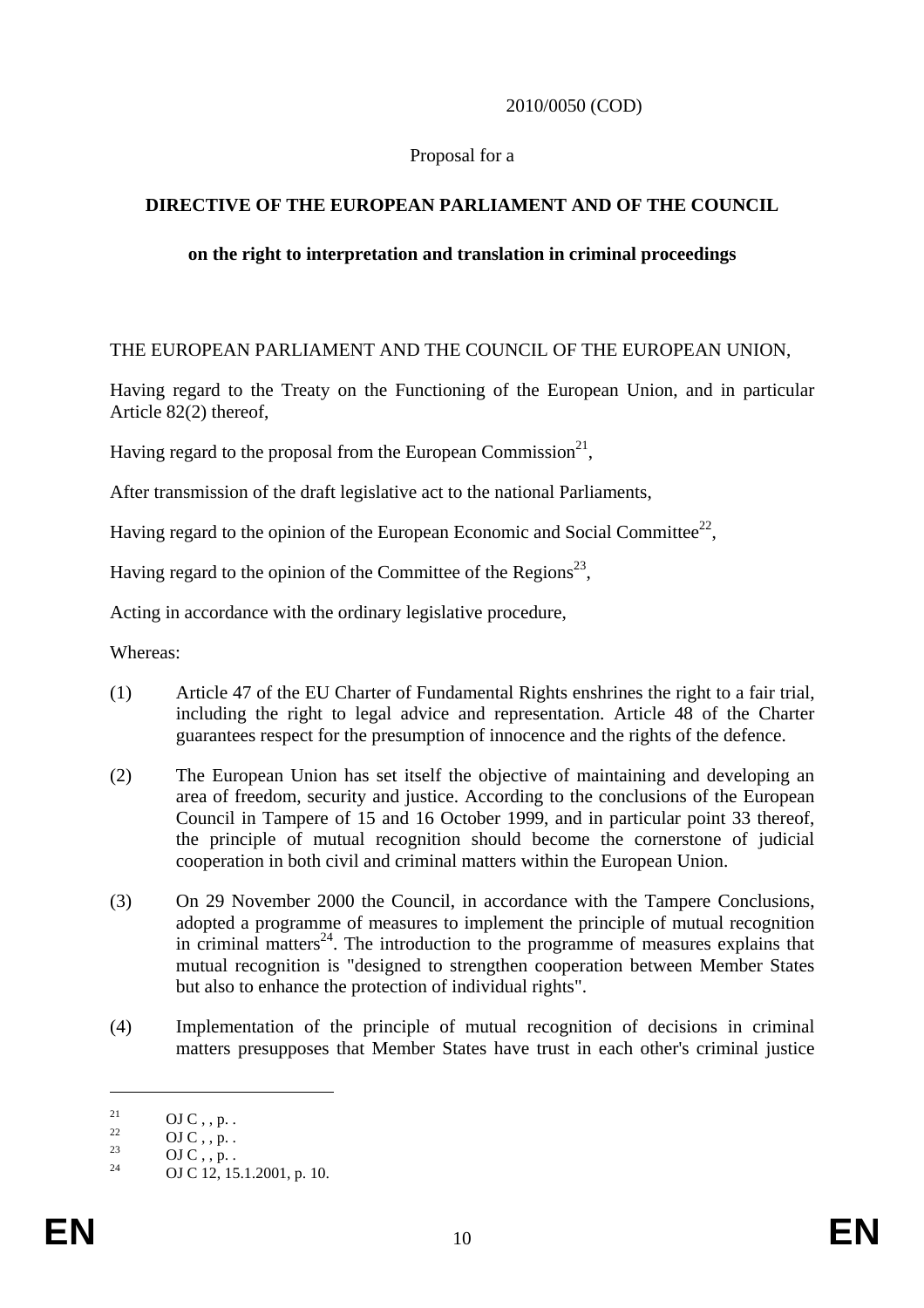systems. The extent of the mutual recognition exercise is very much dependent on a number of parameters, which include "mechanisms for safeguarding the rights of  $\lbrack \dots \rbrack$  suspects<sup>"25</sup> and common minimum standards necessary to facilitate the application of the principle of mutual recognition.

- (5) Mutual recognition can only operate effectively in a spirit of confidence, whereby not only judicial authorities, but all actors in the criminal process see decisions of the judicial authorities of other Member States as equivalent to their own, implying "not only trust in the adequacy of one's partners' rules, but also trust that these rules are correctly applied"<sup>26</sup>.
- (6) Although all Member States are parties to the European Convention for the Protection of Human Rights and Fundamental Freedoms, experience has shown that this in itself does not always provide a sufficient degree of trust in the criminal justice systems of other Member States.
- (7) Article 82(2) of the Treaty provides for the establishment of minimum rules applicable in the Member States so as to facilitate mutual recognition of judgments and judicial decisions and police and judicial cooperation in criminal matters having a cross-border dimension. Common minimum standards should lead to increased confidence in the criminal justice systems of all Member States which in turn should lead to more efficient judicial cooperation in a climate of mutual trust.
- (8) On 30 November 2009, the Council adopted the Roadmap on Procedural Rights which requested the Commission to put forward proposals on a "step by step" basis, on the right to interpretation and translation, the right to information about rights,, the right to legal advice, before trial and at trial, the right for a detained person to communicate with family members, employers and consular authorities, and protection for vulnerable suspects.
- (9) This Directive, the first measure on the Roadmap, should lay down common standards to be applied in the fields of interpretation and translation in criminal proceedings in order to enhance the necessary confidence among Member States.
- (10) The right to interpretation and translation for those who do not understand the language of the proceedings are enshrined in Article 6 of the ECHR, as interpreted by the case law of the European Court of Human Rights. The Directive should facilitate the application of those rights in practice, with a view to safeguarding the right to fair proceedings.
- (11) The rights provided for in this Directive should also apply to proceedings for the execution of a European Arrest Warrant. Executing Members States should provide, and bear the costs for, interpretation and translation for any requested person who does not understand or speak the language of the proceedings.
- (12) The suspected or accused person should be able, *inter alia*, to explain his version of the events to his legal counsel, point out any statements with which he disagrees and make his legal counsel aware of any facts that should be put forward in his defence.

 $\overline{a}$ 

<sup>&</sup>lt;sup>25</sup> OJ C 12, 15.1.2001, p. 10.<br>
<sub>26</sub> COM(2000) 405, 26.7.200

<sup>26</sup> COM(2000) 495, 26.7.2000, p. 4.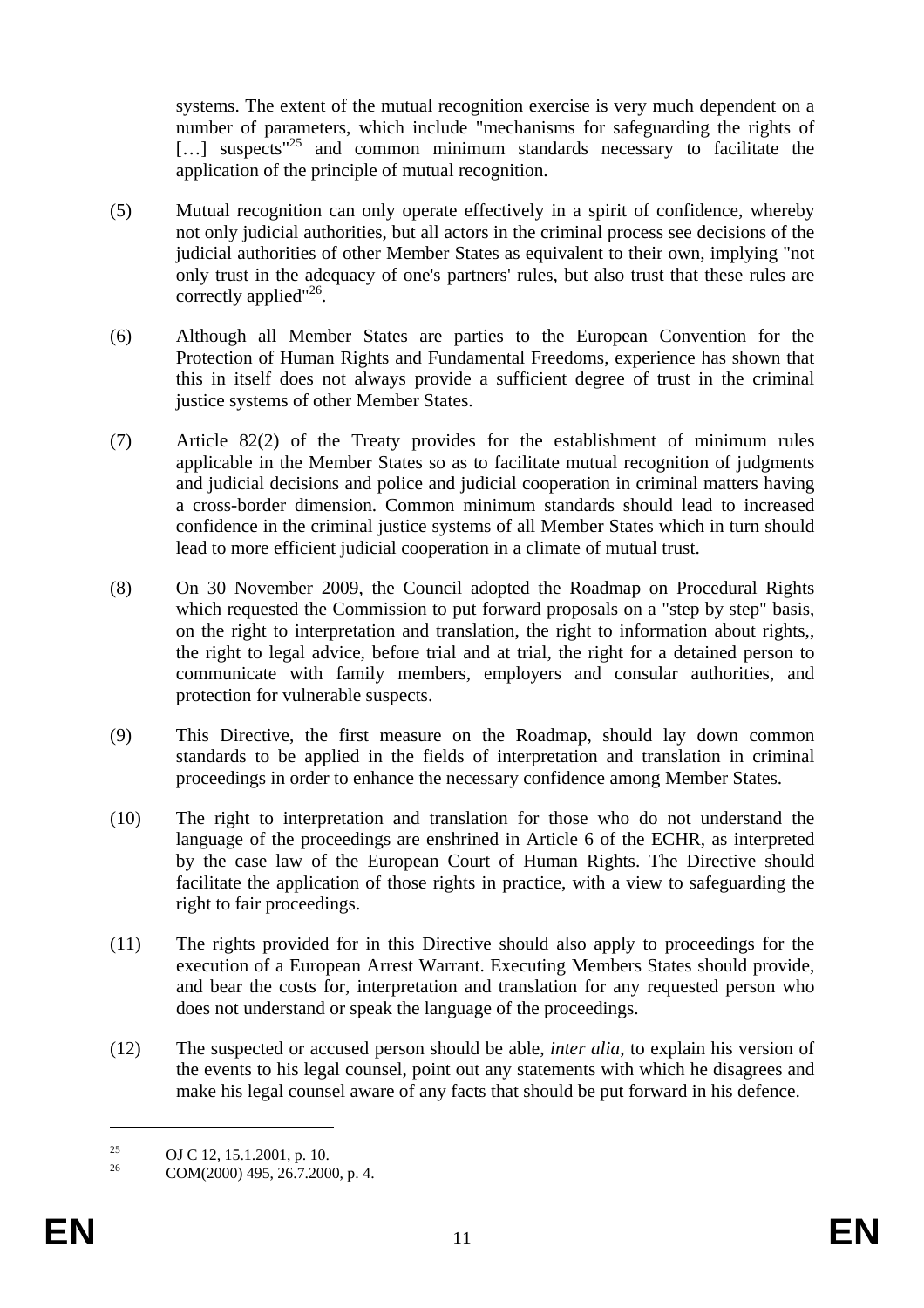- (13) The finding that there is no need for interpretation or translation should be subject to the possibility of review. Member States should ensure that the suspect or accused person has the right to challenge a decision finding that there is no need for interpretation including cases where interpretation or translation is so deficient that it amounts to an absence of interpretation.
- (14) The duty of care towards suspects or accused persons who are in a potentially weak position, in particular because of physical impairments which affect their ability to communicate effectively, underpins a fair administration of justice. The competent authorities should therefore ensure that these persons are able effectively to exercise the rights provided for under this Directive, by being aware of any potential vulnerability that affects their ability to follow the proceedings and to make themselves understood and by taking appropriate steps to safeguard these rights.
- (15) The fairness of the proceedings requires that essential documents should be translated for the benefit of the suspect or accused person. Essential documents that should be translated include any decision depriving a person of his liberty, the charge or indictment, key documentary evidence and any judgment.
- (16) A waiver of the right to written translation of documents should be unequivocal and only be valid after legal advice has been received.
- (17) The effectiveness of interpretation and translation should be ensured by various means such as offering training to judges, lawyers, prosecutors, police and other relevant court staff so as to raise awareness of the situation of those needing and those providing interpretation.
- (18) This Directive should set minimum rules. Member States should be able to extend the rights set out in this Directive in order to provide a higher level of protection also in situations not explicitly dealt with in this Directive. The level of protection should never go below the standards provided by the European Convention on Human Rights, as interpreted in the case-law of the European Court of Human Rights.
- (19) This Directive respects fundamental rights and observes the principles recognised by the Charter of Fundamental Rights of the European Union. In particular, this Directive seeks to promote the right to liberty, the right to a fair trial and the rights of the defence and has to be implemented accordingly.
- (20) Member States should ensure that the provisions of this Directive, which correspond to rights guaranteed by the European Convention on Human Rights are implemented consistently with them as well as with the relevant case-law of the European Court of Human Rights.
- (21) Since the aim of achieving common minimum standards cannot be achieved by Member States acting unilaterally, neither at central nor at regional or local level, and can only be achieved at Union level, the European Parliament and the Council may adopt measures in accordance with the principle of subsidiarity as referred to in Article 5 of the Treaty on European Union. In accordance with the principle of proportionality, as set out in the same Article, this Directive does not exceed what is necessary in order to achieve that objective.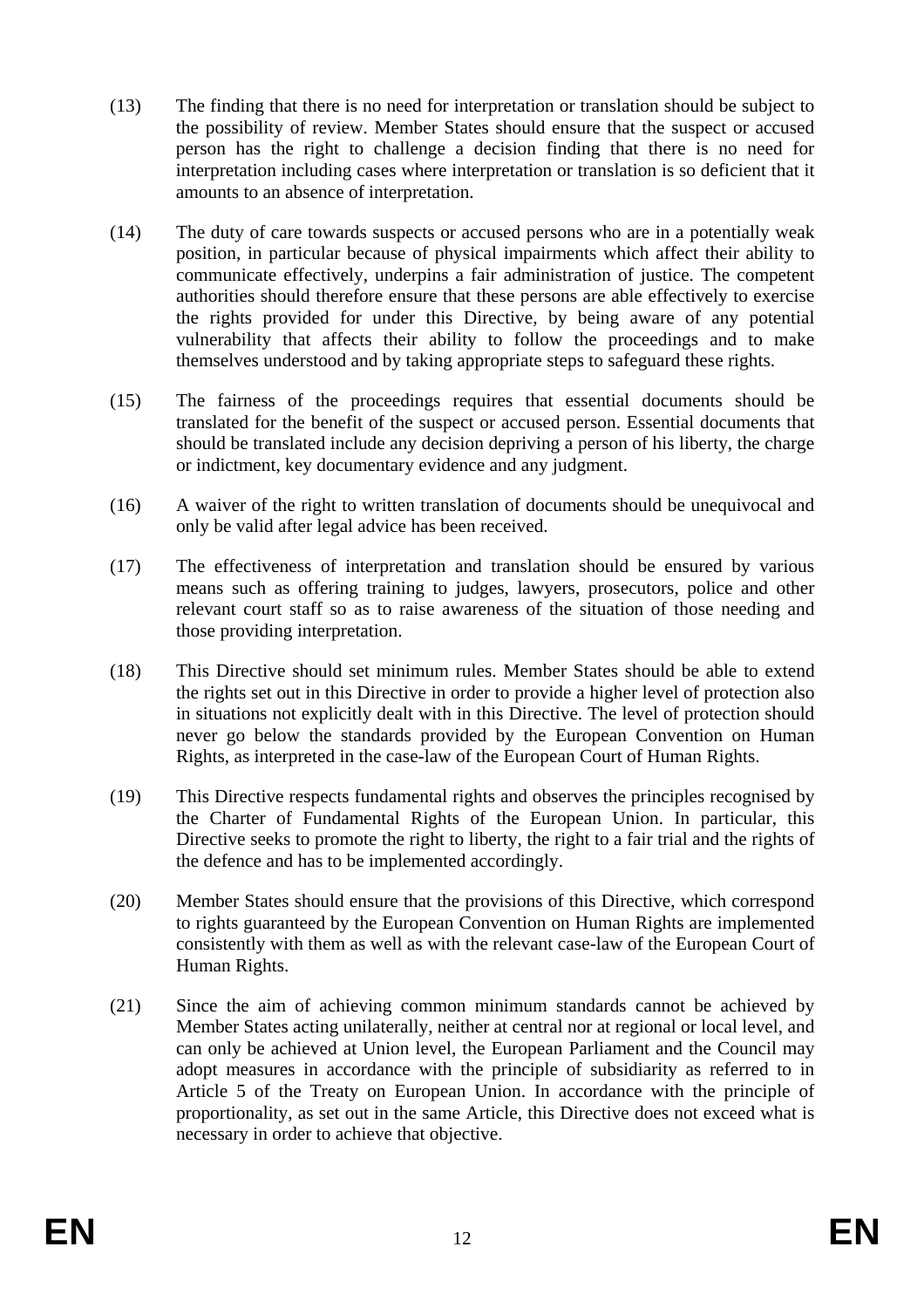(22) In accordance with Articles 1, 2, 3 and 4 of Protocol on the position of United Kingdom and Ireland in respect of the area of freedom, security and justice, annexed to the Treaty on the Functioning of the European Union, the United Kingdom and Ireland have notified of their wish to participate in the adoption and application of this Directive] / [Without prejudice to Article 4 of Protocol on the position of the United Kingdom and Ireland in respect of the area of freedom, security and justice, the United Kingdom and Ireland will not participate in the adoption of this Directive and will not be bound by or be subject to its application<sup>[27]</sup>. In accordance with Articles 1 and 2 of Protocol on the position of Denmark annexed to the Treaty on the Functioning of the European Union, Denmark is not taking part in the adoption of this Directive and is therefore not bound by it or subject to its application

## HAVE ADOPTED THIS DIRECTIVE:

#### *Article 1*  **Subject-matter and scope**

- 1. This Directive lays down rules concerning the rights to interpretation and translation in criminal proceedings and proceedings for the execution of a European Arrest Warrant.
- 2. Member States should ensure that these rights referred to in paragraph 1 apply to any person from the time that person is informed by the competent authorities of a Member State that he is suspected of having committed a criminal offence until the conclusion of the proceedings.

#### *Article 2*  **The right to interpretation**

- 1. Member States shall ensure that a suspect or accused person who does not understand and speak the language of the criminal proceedings concerned is provided without delay with interpretation of a quality sufficient to safeguard the fairness of the criminal proceedings. Interpretation shall be provided during those proceedings before investigative and judicial authorities, including during police questioning, during all necessary meetings between the suspect and his lawyer, during all court hearings and during any necessary interim hearings.
- 2. Member States shall ensure that, where necessary, legal advice received throughout the criminal proceedings is interpreted for the suspect.
- 3. Member States shall ensure that a procedure is in place to ascertain whether the suspect or accused person understands and speaks the language of the criminal proceedings.
- 4. Member States shall ensure that the suspect or accused person has the right to challenge a decision finding that there is no need for interpretation.

 $\overline{a}$ 

<sup>&</sup>lt;sup>27</sup> The final wording of this recital in the Directive will depend on the actual position of the UK and IE, taken in accordance with the provisions of Protocol No 21.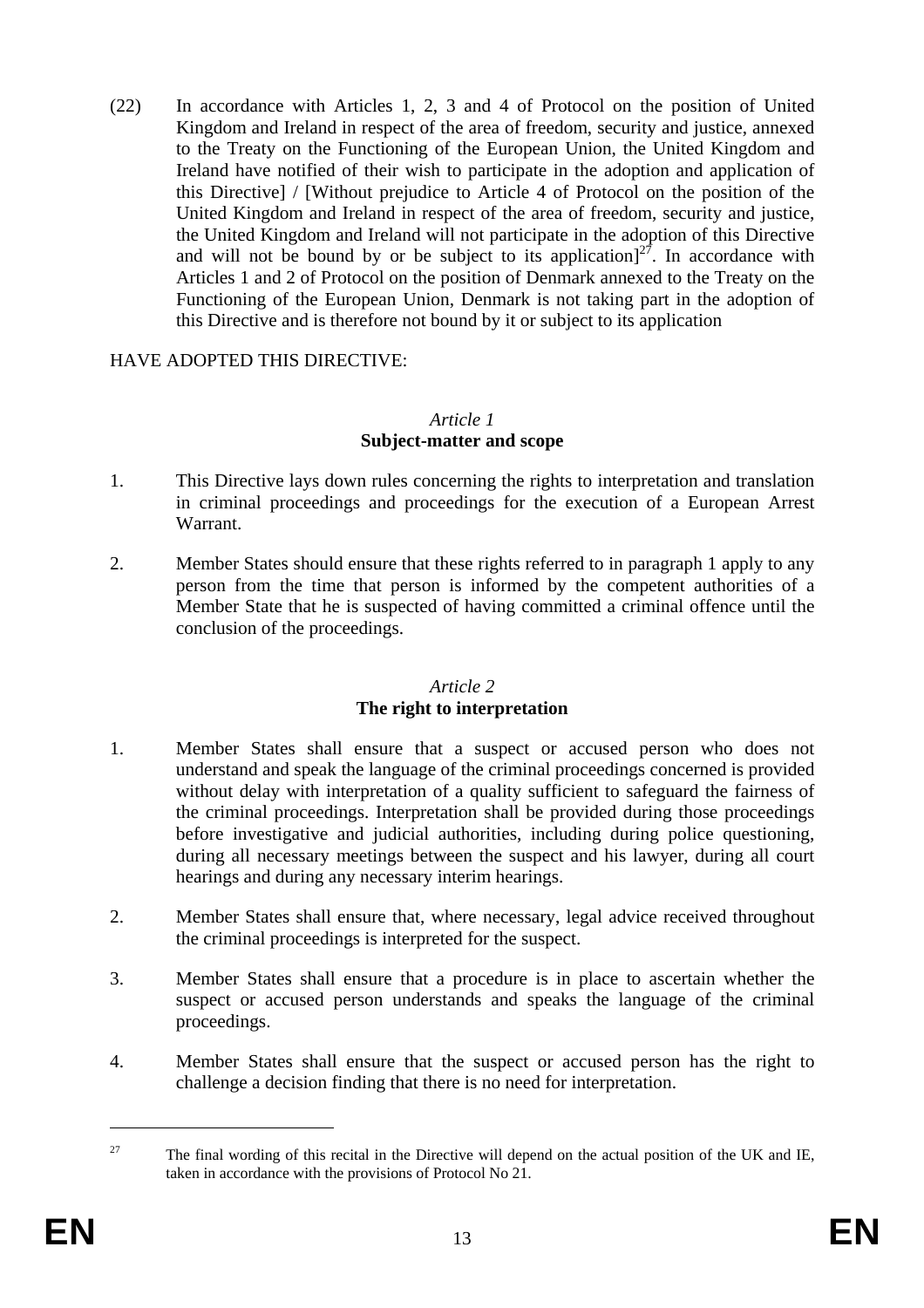- 5. The right to interpretation includes assistance of persons with hearing or speech impediments.
- 6. With regard to proceedings for the execution of a European Arrest Warrant, Member States shall ensure that any person subject to such proceedings who does not understand and speak the language of the proceedings shall be provided with interpretation during those proceedings.

#### *Article 3*

#### **The right to written translation of essential documents**

- 1. Member States shall ensure that a suspect or accused person who does not understand the language of the criminal proceedings concerned is provided with written translations of all essential documents of a quality sufficient to safeguard the fairness of the criminal proceedings.
- 2. The essential documents to be translated shall include the detention order depriving the person of his liberty, the charge/indictment, essential documentary evidence and the judgment.
- 3. The suspect or accused person or his lawyer may submit a reasoned request for translation of further documents, including written legal advice from the suspect's lawyer.
- 4. Member States shall ensure that the suspect or accused person has the right to challenge a decision finding that there is no need for translation.
- 5. With regard to proceedings for the execution of a European Arrest Warrant, Member States shall ensure that any person subject to such proceedings who does not understand the language in which the European Arrest Warrant is drawn up, shall be provided with a translation of the said document.
- 6. A person who has a right under this Article to translation of documents may waive the right after receiving legal advice on the point.

#### *Article 4*

#### **Member States to meet the costs of interpretation and translation**

Member States shall cover the costs of interpretation and translation resulting from the application of Articles 2 and 3, irrespective of the outcome of proceedings.

#### *Article 5*  **Effectiveness of the interpretation and translation**

- 1. Interpretation and translation shall be provided in such a way as to ensure that the suspect or accused person is fully able to exercise his rights.
- 2. Member States shall offer training to judges, lawyers, prosecutors, police officers and other relevant court personnel in order to ensure the suspect's ability to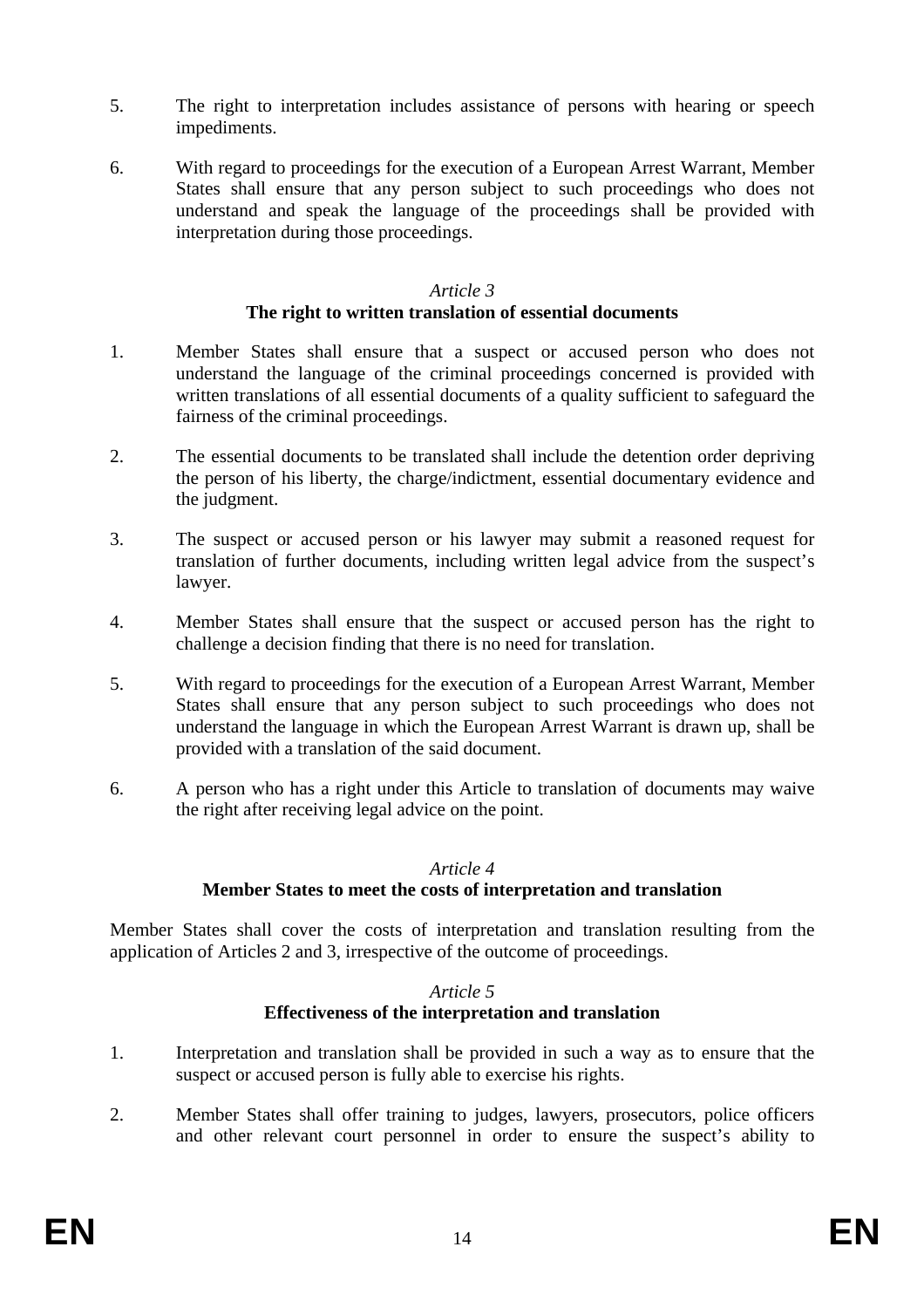understand the proceedings and to better comprehend the role of interpreters and translators.

# *Article 6*

#### *Non-regression clause*

Nothing in this Directive shall be construed as limiting or derogating from any of the rights and procedural safeguards that may be ensured under the European Convention for the Protection of Human Rights and Fundamental Freedoms, under the EU Charter of Fundamental Rights, under other relevant provisions of international law or under the laws of any Member States which provide a higher level of protection.

# *Article 7*

# *Implementation*

- 1. Member States shall bring into force the laws, regulations and administrative provisions necessary to comply with this Directive by …\* (\* - 24 months after the day in which this Directive enters into force)
- 2. When Member States adopt those measures, they shall contain a reference to this Directive or shall be accompanied by such a reference on the occasion of their official publication. The methods of making such reference shall be laid down by the Member States.
- 3. Member States shall transmit to the Commission the text of the provisions transposing into their national law the obligations imposed on them under this Directive together with a table showing how the provisions of this Directive correspond to the national provisions adopted.

# *Article 8*

## *Report*

The Commission shall, by ………. [*36 months after publication of this Directive in the Official Journal*] submit a report to the European Parliament and to the Council, assessing the extent to which the Member States have taken the necessary measures in order to comply with this Directive, accompanied, if necessary, by legislative proposals. The report shall also address the future cost implications of the measures taken by Member States pursuant to this Directive.

#### *Article 9 Entry into force*

This Directive shall enter into force on the twentieth day following that of its publication in the *Official Journal of the European Union*.